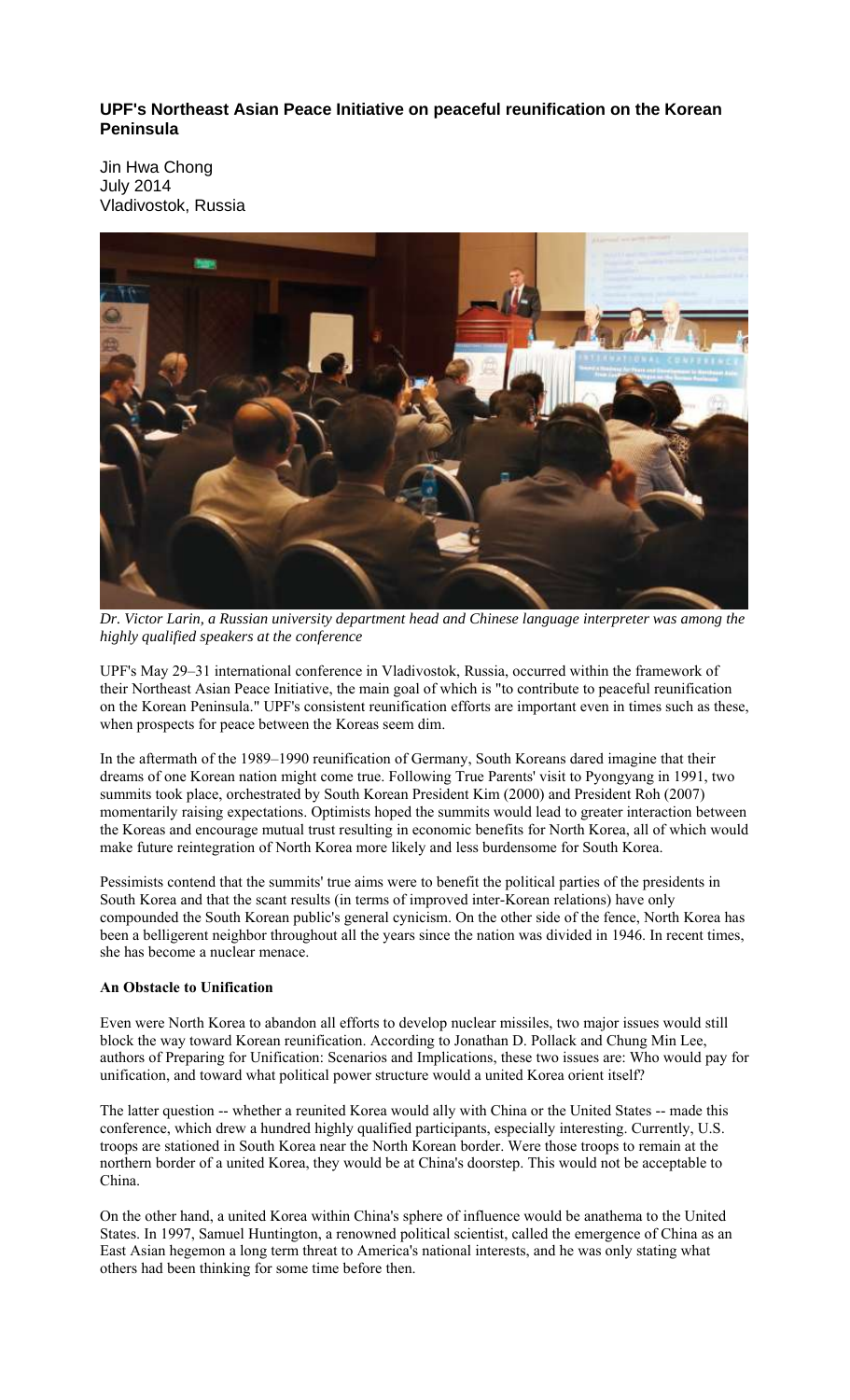It would be pleasant if Korea could unite and choose her own allies as she wished afterward, but the fact that various countries would look at a Korea aligned with China or a Korea aligned with the U.S. as a threat to their national security, dampens enthusiasm for unification. UPF's International Conference in Vladivostok made this clear.



*The conference took place in Vladivostok, the capital of Primorskiy Territory, which borders the area of northeastern China once known as Manchuria and shares a short border with North Korea*  **U.S. Insists on an Asian Role** 

In the early days of the cold war, George Kennan, a career U.S. Foreign Service officer, wrote an article, "The Sources of Soviet Conduct," for the magazine *Foreign Affairs*. His purpose was to explain to the American people that though Soviet Russia had been a World War II ally and a key force in defeating Germany and then a partner in creating the United Nations, her Communist essence meant that Soviet Russia should henceforth be regarded as an untrustable threat to the United States. Perhaps to draw more attention to the article or to himself, Kennan's name was not initially associated with the article; the writer's name was given merely as X.

Similarly, but under her own name, U. S. Secretary of State Clinton wrote an article, "America's Pacific Century," for the magazine *Foreign Policy* in October 2011 to explain the U.S. policy of "rebalancing" toward Asia. According to an architect of this policy, Kurt Campbell, then an assistant secretary of state, the article was not mainly to educate the U.S. public but to signal to China that the U. S. was committed to and would be investing in Asia for decades to come.

Dr. Campbell stated that China had misinterpreted U.S. severe economic difficulties at the time to mean that America would soon be too impoverished to maintain its involvement in faraway Asia. "Beginning about 2007 or 2008," he said, "the Chinese believed that the United States was in the beginning of a very profound decline, and we would be out of their region in just a little while."

Clinton also used the article to reassure Europeans that the U.S. would not be abandoning their continent. (Nevertheless, Europe requires less U.S. attention because the threat of Russia in any way preventing U.S. access to Europe and European markets no longer exists.)

Clinton's announcement of what became widely known as America's "pivot toward Asia" was a brash statement; many would call it hubristic. The reactions to her article that were voiced at UPF's International Conference in Vladivostok indicate that these power structures are real and for the U.S., for China and for all other nations in the region, the stakes are very high. Thus, not knowing which central nation a united Korea would orbit, China or the United States, is indeed a key demotivating factor for other nations to involve themselves in helping to unify Korea.

## **Russian–Chinese Cooperation**

Dr. Victor Larin, director of the Institute of History, Archaeology and Ethnography of Peoples in the Far East at Far Eastern Federal University, spoke about the failure of the Six Party Talks to stem North Korea's nuclear ambitions but added that he feels the Six Party Talks are "the only pragmatic and effective solution to the Korean Peninsula's nuclear issue… All parties should do more for peace and stability in the region, and should work for a restart of the Six-Party Talks and for lasting peace." He sees America's pivot to Asia as interference in interstate conflicts such as between China and Japan, China and Vietnam and between the two Koreas. He expressed confidence in China as a leader and source of